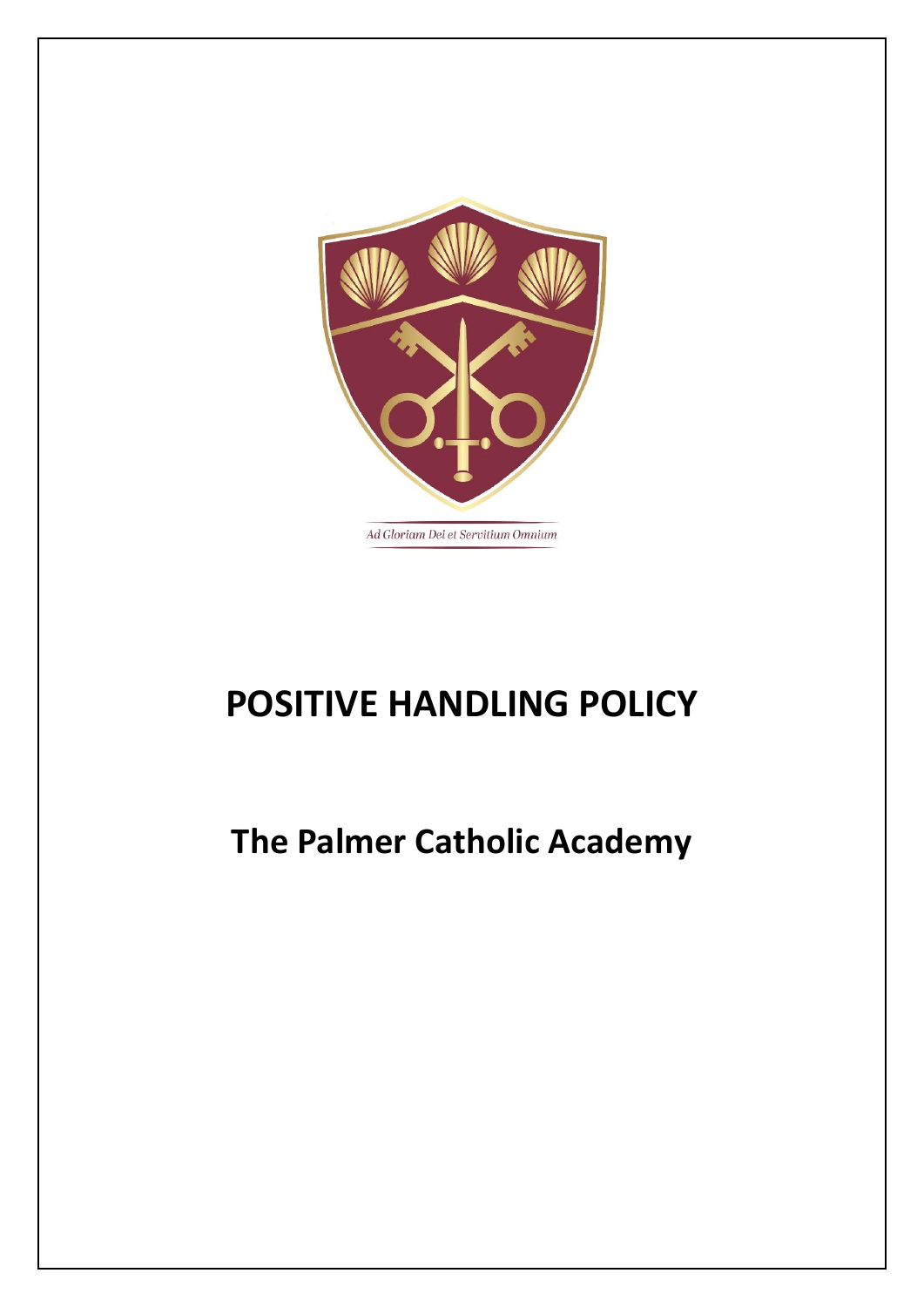### **MISSION STATEMENT**



The Academy's Mission promotes the academic and personal development of each member of its community, both students and staff alike.

We serve Christ in each other to the Glory of God and Service of all.



Adoption by Governing Body of The Palmer Catholic Academy:

Date of Implementation: November 2020

Signature of Chair of Governors:

Signature of Headteacher:

Review Date: When required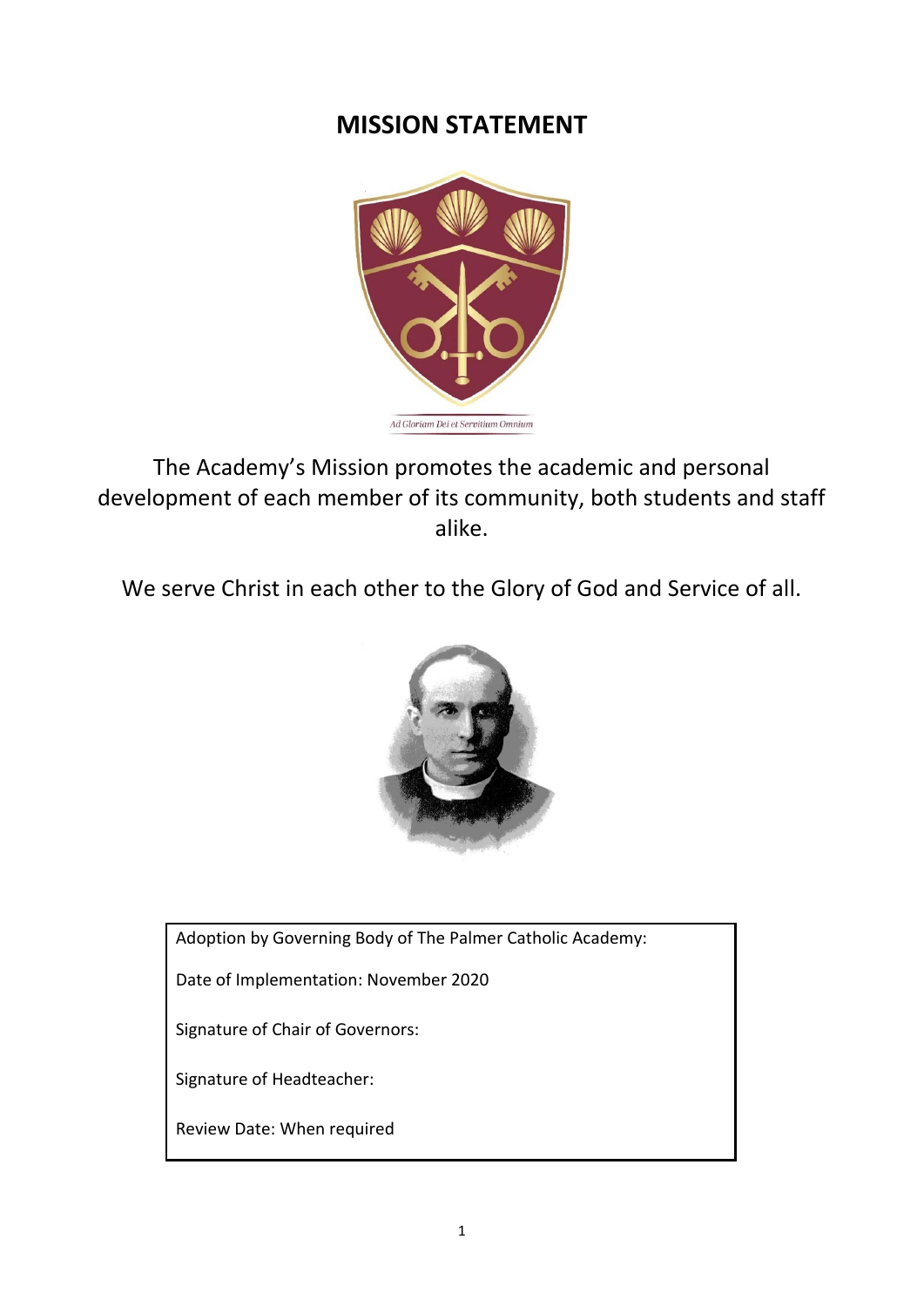### **Positive Handling Policy**

#### **Policy Statement**

Staff at The Palmer Catholic Academy are trained to look after the students in their care. Staff have a duty to intervene in order to prevent students from hurting themselves or others. There may also be situations in which a child seriously disrupts good order in the academy or causes damage to property. If a member of staff ever finds it necessary to intervene physically he/she will follow the academy's Positive Handling Policy. Any parents wishing to view this policy may do so on request.

#### **Introduction**

The term 'Positive Handling' includes a wide range of supportive strategies for managing challenging behaviour. Included in this framework are a small number of responses which may involve the use of *reasonable force* to restrain a student. The term 'reasonable force' covers the broad range of actions used by most teachers at some point in their career that involve a degree of physical contact with students. Force is usually used either to control or restrain. This can range from guiding a student to safety by the arm through to more extreme circumstances such as breaking up a fight or where a student needs to be restrained to prevent violence or injury (DfE *Use of Reasonable Force* July 2013). A clear and consistent positive handling policy supports students who have social, emotional and behavioural difficulties within an ethos of mutual respect, care and safety. The academy will make reasonable adjustments for disabled children and children with special educational needs (SEN).

#### **What the Law Says**

Section 93 of the Education and Inspections Act 2006 enables academy staff to use such force as is reasonable in the circumstances to prevent a student from doing, or continuing to do, any of the following:

- a) committing an offence
- b) causing personal injury or damage to the property of any person (including the student himself/herself); or
- c) prejudicing the maintenance of good order and discipline at the academy or teaching session or otherwise.

Section 95 advises on whom these powers apply to:

- A teacher who works at the academy, and
- Any person whom the Headteacher has authorised to have control or charge of students.
- This includes support staff whose job normally includes supervising students such as teaching assistants, learning mentors and lunchtime supervisors.
- This can include people to whom the Headteacher has given temporary authorisation to have control or charge over students such as paid members of staff whose job does not normally involve supervising students (for example, catering or premises-related staff).
- It does not include prefects.
- These powers can be used when students are on academy premises or on school visits (including students from other schools who are visiting the academy).

This policy details how guidance should be implemented in The Palmer Catholic Academy. It should be considered alongside the most recent Local Authority policy statements and recent local and national guidance. It is designed to help staff to ensure that any actions they take are reasonable, proportionate and absolutely necessary.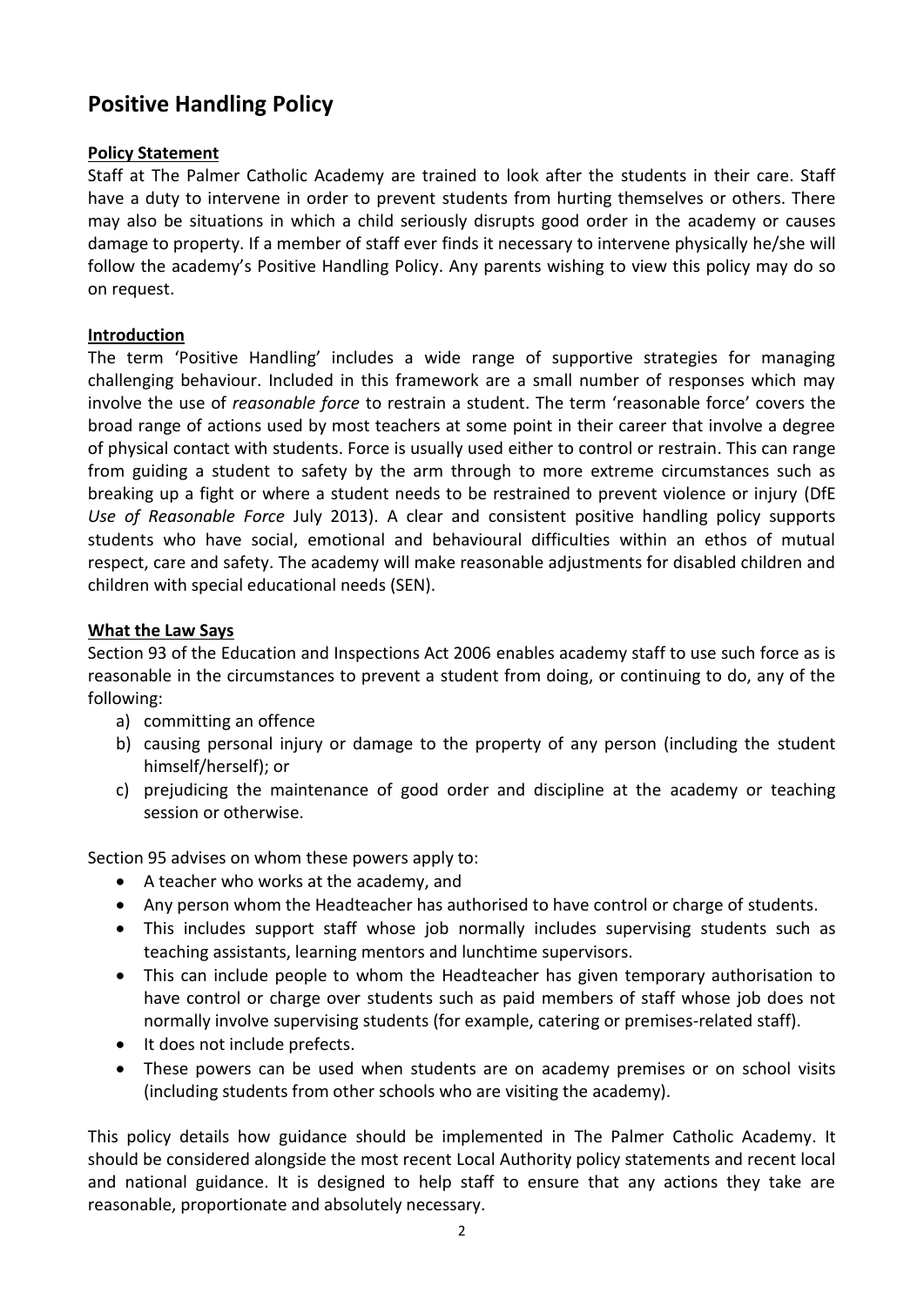#### **Academy Expectations**

The Palmer Catholic Academy takes very seriously its duty of care towards students, employees and visitors to the academy. Staff protection is an important part of child protection; both depend on confident and competent staff who feel supported by the management. This policy has a clear focus.

- The first and paramount consideration is the welfare of the children in your care.
- The second is the welfare and protection of the adults who look after them.

#### **Positive Behaviour Management**

All physical interventions at the academy should be conducted within a framework of positive behaviour management. Part of the preventative approach to risk reduction involves looking for early warning signs, learning and communicating any factors which may influence bad behaviour and taking steps to divert behaviours leading towards foreseeable risk. Students should be encouraged to participate in the development of their own Positive Handling Plans by focusing on positive alternatives and choices. However, if problems arise, staff have an additional responsibility to support all students when they are under pressure and safely manage crises if, and when, they occur.

#### **Alternatives to Positive Handling**

It is possible for staff to take effective action to reduce risk without the need for physical intervention. They can:

- Show care and concern by acknowledging unacceptable behaviour and requesting alternatives using negotiation and reason.
- Give clear directions for students to stop.
- Remind them about rules and likely outcomes.
- Remove an audience or take vulnerable students to a safer place.
- Make the environment safer by moving furniture and removing objects which could be used as weapons.
- Use positive touch to guide or escort students to somewhere less pressured.
- Ensure that colleagues know what is happening and get help.

#### **Modifications to Environment**

Staff should not wait until a crisis is underway before conducting a risk assessment of the environment. We know that some students at school may exhibit extreme behaviour, in general it is a good rule to keep the environment clutter free. This may mean giving consideration to secure storage for a range of everyday objects when they are not being used. For example:

- How is the availability of pointed implements (including pens, pencils, compasses and darts) controlled?
- What small items are available to an angry student who may be tempted to use them as missiles?
- What objects are available to be used as blunt instruments?
- Do they all need to be left out all the time?
- Are there sharp edges or corners which present a risk?
- Is the design arrangements or furniture safe and appropriate for students who exhibit extreme behaviour?
- Is there a comfortable place to sit with an agitated student?
- Are protocols in place to encourage angry students to take themselves to a safer place?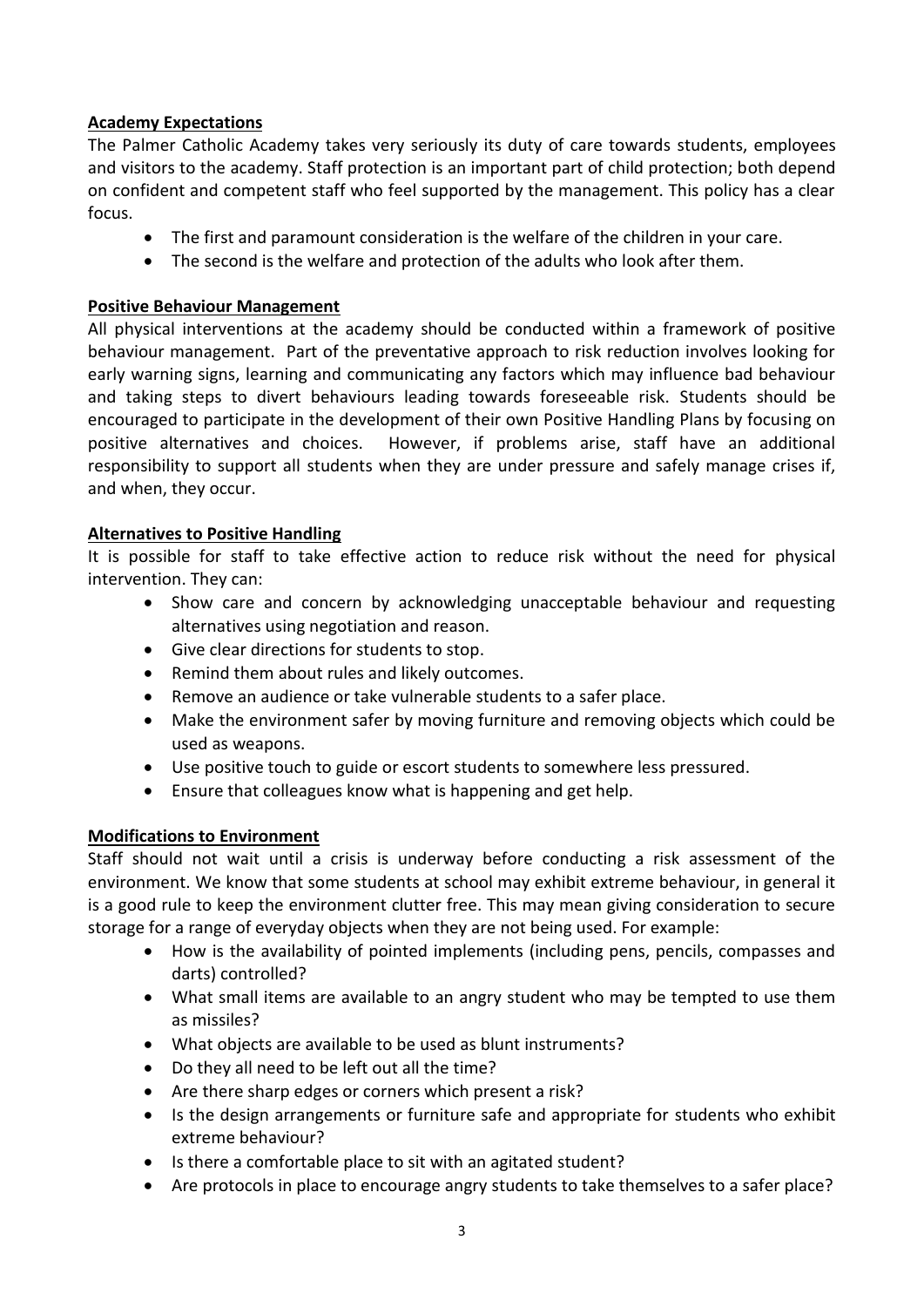#### **The Last Resort Principal**

Staff should only adopt positive handling techniques when there is no realistic alternative.

"If necessary staff have the authority to take immediate action to prevent harm occurring even if the harm is expected to happen some time in the predictable future." *Para 10 Page 4 Department of Health – 1997 – "The Control of Children in the Public Care: Interpretation of the Children Act 1989" – London: H M S O*

#### **Proactive Physical Interventions**

It is sometimes reasonable to use physical controls to prevent extreme behaviour from becoming dangerous provided that it is an agreed part of the Positive Handling Plan. Examples of this are where a student has shown ritual patterns of behaviour, which in the past have led to the child becoming more distressed and violent. In such circumstances it may be reasonable to withdraw the child to a safer place when the pattern of behaviour begins, rather than wait until the child is distressed and out of control. The paramount consideration is that the action is taken in the interest of the child and that it reduces, rather than increases, risk.

The Academy has documented risk assessment procedures in place (See appendix 1 & 2).

#### **Reasonable and Proportionate**

Any response to extreme behaviour should be reasonable and proportionate.

When physical controls are considered staff should think about the answers to the following questions:

- How is this in the best interest of the student?
- Why is a less intrusive intervention not preferable?
- Why do we have to act now?
- Why am I the best person to be doing this?
- Why is this absolutely necessary?

If staff can answer these questions it is more likely that a physical intervention will be judged to be reasonable and proportionate.

#### **Unreasonable use of Force**

It is not reasonable to use force simply to enforce compliance in circumstances where there is no risk. Nor is it reasonable to use any more force than is necessary to achieve a reduction in risk. Under no circumstances should pain be deliberately inflicted or should students be deliberately subjected to undignified or humiliating treatment (this should not be confused with the unavoidable discomfort associated with some approved techniques for disengaging from assaults such as bites and grabs). Other than as a one-off emergency measure to protect health and safety, force should never be used to keep a student secluded. Seclusion is only lawful by specific court order and cannot become part of a planned strategy at this academy.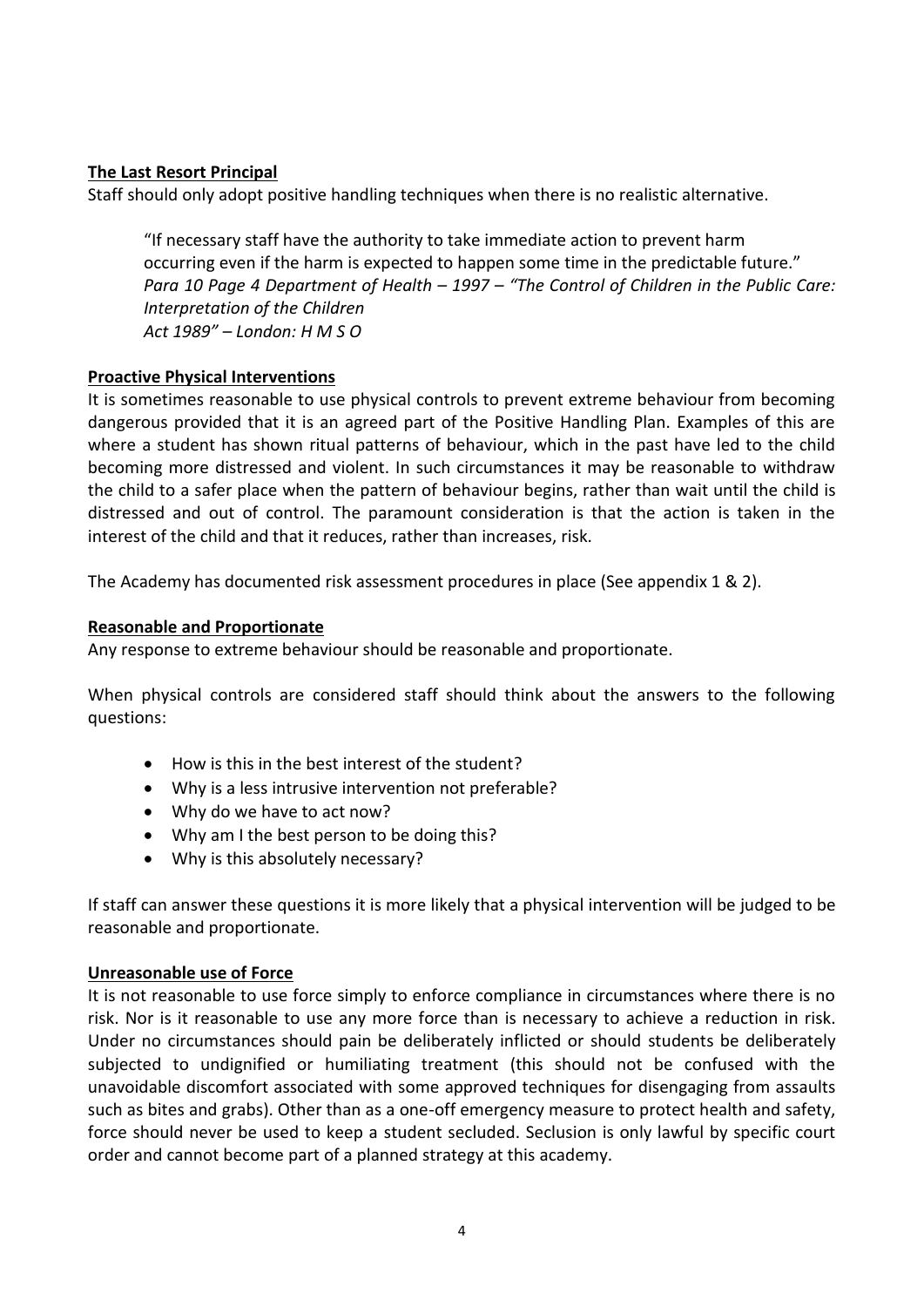Force must not be used to prevent trivial misbehaviour. However deciding whether misbehaviour is trivial depends on the circumstances. For example a Year 7 student running in the corridor would be relatively trivial, but a group of Year 11 students chasing each other in the corridor when a pregnant member of staff is walking would not be trivial.

#### **Staff Training and Team Teach**

It is recommended by Redbridge Local Authority that staff working closely with students are trained in the pre-emotive and responsive positive handling strategies and techniques of Team Teach, to complement the behaviour management approaches and strategies reflected in the School Behaviour & Discipline Policy. Following an annual review, training will be provided in the Autumn Term for those appropriately identified staff.

The Redbridge Authority had adopted Team Teach techniques whose ethos remains committed to the term 'Positive Handling' to describe a broad spectrum of risk reduction strategies. A number of Local Authority Staff have been trained in these techniques and some are qualified to deliver this teaching to academy staff. Teachers and anyone authorised by the Headteacher who are expected to use planned physical techniques should be trained. In some special schools all staff have been trained in these techniques. The local authority has adopted the Team Teach Model of training. All training courses have been fully accredited by the British Institute of Learning Disabilities (BILD) in accordance with Dcsf and Department of Health guidance. Positive handling training is always provided by qualified instructors with rigorous guidelines.

#### **Health and Safety**

If dangerous behaviour presents a significant risk of injury to people, there is a legal Health and Safety issue to be addressed. Dangerous behaviour should be regarded just as seriously as dangerous equipment. Dangerous occurrences should be reported to the person responsible for Health and Safety in the academy. All have shared responsibility to identify risk, communicate potential risks and take active steps to reduce risk wherever possible. It is recognised that it is not possible to entirely remove risk.

As a minimum requirement, in order to comply with health and safety legislation, each employee has a responsibility to ensure that they are conversant with school and policy and guidance, and to cooperate to make the academy safer. It is also a requirement that they participate in training if they are directed to do so. This does not necessarily mean that all staff can be involved in all the physical activities. The non-physical aspects of positive handling training are also crucially important to.

When considering a student's behaviour staff should think about the following questions:

- Can we anticipate a Health and Safety risk related to this student's behaviour?
- Have we got all the information we need to conduct a risk assessment?
- Have we provided a written plan as a result?
- What further steps can we take to prevent dangerous behaviour from developing?

#### **Risk Assessment**

Informal risk assessments should be a routine part of life for staff working with students who may exhibit extreme behaviour. Responsible staff should think ahead to anticipate what might go wrong. If a proposed activity or course of action involves unacceptable risk the correct decision is to do something else.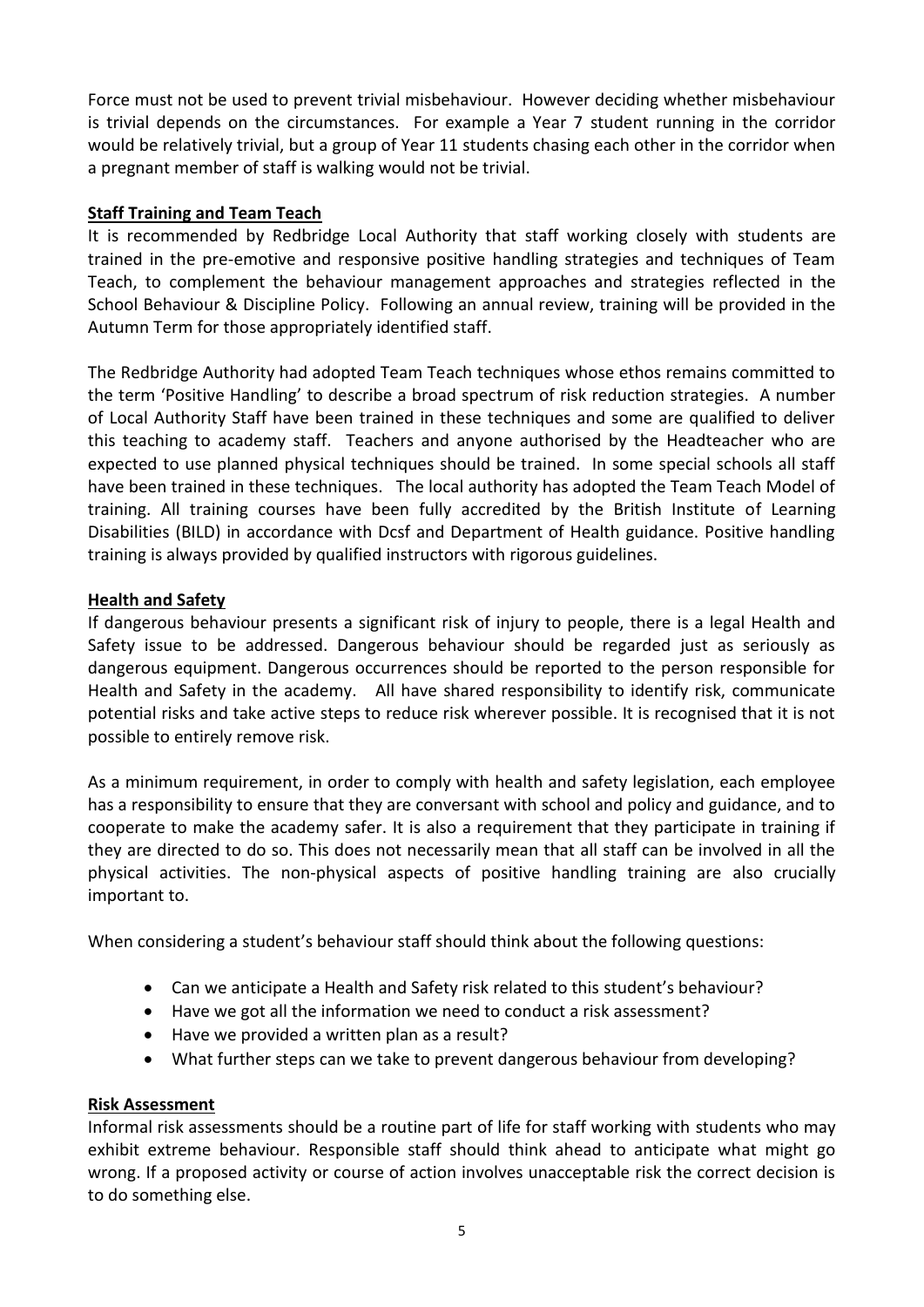Factors which might influence a more immediate risk assessment, and therefore a decision about how to intervene, might include the state of health and fitness of the staff member, their physical stature, competence, confidence and relationships with the students concerned. Confidence and competence are often related to the level of staff training. Other than in an emergency, staff should only attempt physical controls when they are confident that such action will result in a reduction of risk. When faced by extreme behaviour, or even in a fight situation, the judgement may be that by becoming involved, the member of staff will increase the chance of somebody getting hurt. In this the correct decision is to hold back from the physical controls.

#### **Positive Handling Plans**

Risk management is regarded as an integral part of behaviour management planning. All students who have been identified as presenting a risk should have a Positive Handling Plan. The plan details any strategies which have been found to be effective for that individual, along with any particular responses which are not recommended. If particular physical techniques have been found to be effective they should be named, along with alerts to any which have proved ineffective or which caused problems in the past. Positive Handling Plans should be considered alongside the Statement and any other planning documents which relate to the student. They should take account of age, sex, level of physical, emotional and intellectual development, special need and social context. Positive Handling Plans should result from multi-professional collaboration and be included in and Pastoral Support Programme (PSP) or Education Health Care Plan's (EHCP) where appropriate. The academy will make reasonable adjustments for disabled children and children with special educational needs (SEN).

#### **At present at The Palmer Catholic Academy we have no students for which we identified as requiring a Positive Handling Plan.**

#### **Types of Force**

Types of force could include:

- Passive prevention by standing between students or blocking a student's path to prevent a student making physical contact with another student.
- Active physical contact such as :-
	- Leading a student by the hand or arm.
	- Ushering a student away by placing a hand in the centre of the back.
	- In more extreme circumstances, using appropriate restrictive holds which may require specific training.
- **In all circumstances help must be sent for, even when immediate intervention is necessary**.

Where there is a high and immediate risk of death or serious injury, any member of staff would be justified in using reasonable force – for example preventing a student from hitting someone with a dangerous object.

Staff should make every effort to avoid acting in a way that might reasonably be expected to cause injury although in the most extreme circumstances this may not be possible.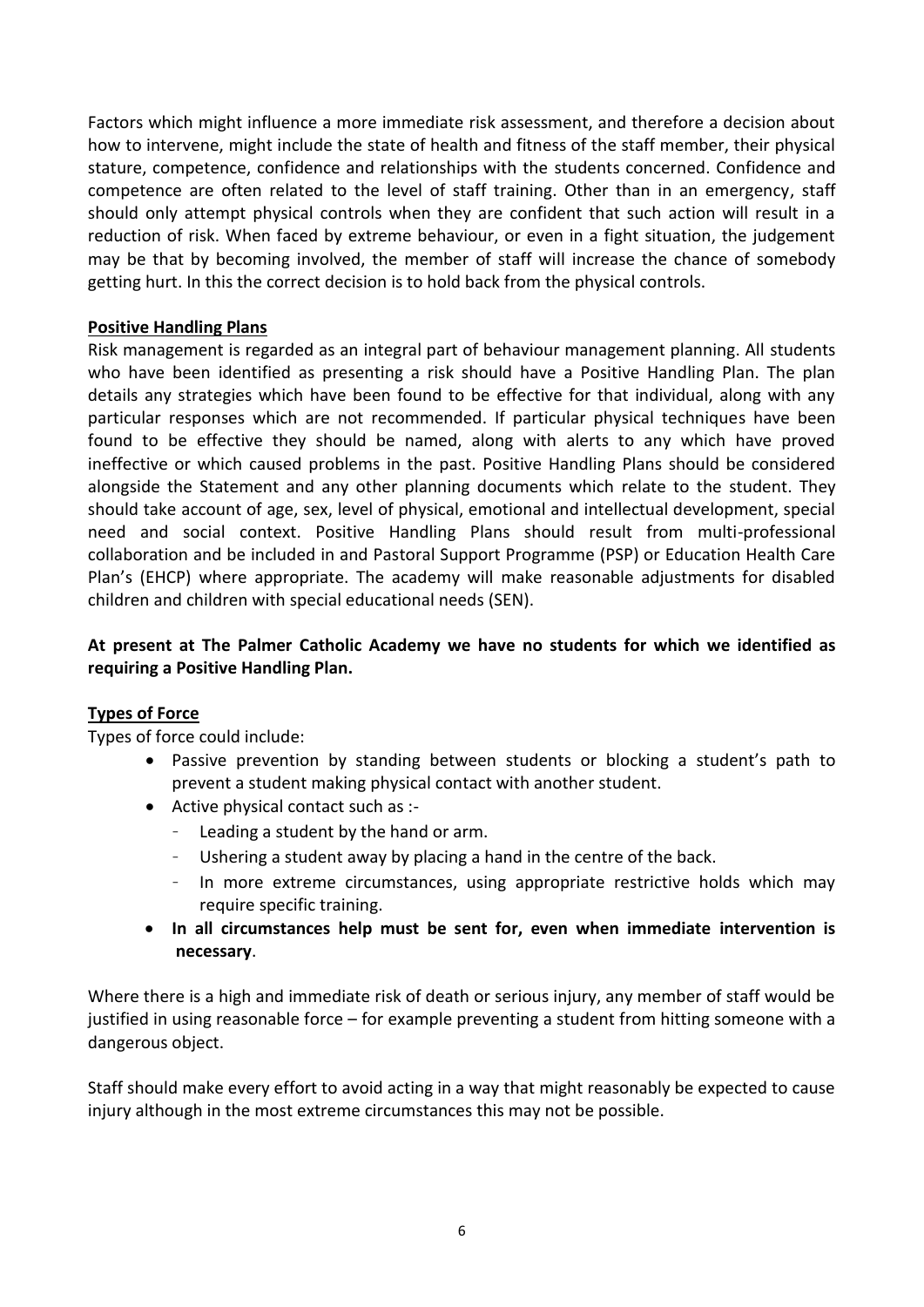#### **Responding to Unforeseen Emergencies**

Even the best planning systems cannot cover every eventuality and it is recognised that there are unforeseen or emergency situations in which staff have to think on their feet. The key principals are that any physical intervention should be:

- in the best interest of the child:
- reasonable and proportionate;
- intended to reduce risk;
- the least intrusive and restrictive of those options available which are likely to be effective.

Whenever a physical intervention has to be made there should be a verbal warning. Where possible, staff should always attempt to use diversion or diffusion in preference to physical interventions. They should only use the techniques and methods approved for use in this academy (See earlier section on Types of Force). If staff act in good faith and their actions are reasonable and proportionate, they will be supported.

#### **The Post Incident Support Structure for Students and Staff**

Following a serious incident, the academy should offer support for all involved. People take time to recover from a serious incident. Until the incident has subsided the only priority is to reduce risk and calm the situation down. Staff should avoid saying or doing anything which could inflame the situation during the recovery phase. Immediate action should be taken to ensure medical help is sought if there are any injuries which require more than basic first aid. All injuries should be reported and recorded using the academy's systems. It is important to note that injury in itself is not evidence of malpractice. Even when staff attempt to do everything right, things can go wrong. Part of the post incident support for staff may involve a reminder of this, as people tend to blame themselves when things go wrong. Time needs to be found to repair relationships. When careful steps are taken to repair relationships a serious incident does not necessarily result in long term damage. This is an opportunity for learning for all concerned. Time needs to be given to following up incidents so that students have an opportunity to express their feelings, suggest alternative courses of action for the future and appreciate other people's perspective. When time and effort are put into a post incident support structure the outcome of a serious incident can be learning, growth and strengthened relationships.

#### **Complaints**

Nationally it is not uncommon for students to make allegations of inappropriate or excessive use of force following an incident. The Academy has a formal Complaints Procedure. If students have a complaint they should be reminded of the procedure and encouraged to use the appropriate channels. Any staff concerns regarding the welfare of children should be taken to the Designated Safeguarding Officer. Any safety concerns should be reported to the designated person for Health and Safety.

#### **Recording**

Whenever reasonable force is used the incident must be recorded using the approved forms. (See Appendix  $3$  – Report on the use of Positive Handling – which can also be found in the Staff Handbook). Student and staff witnesses to the incident can complete our standard incident report sheet. These will be attached to the report. The Incident/Concerns book is kept in Bede Office, and the Report on the Use of Positive Handling sheets can be obtained from Bede Office. All staff involved in an incident should contribute to the record which should be completed within 24 hours.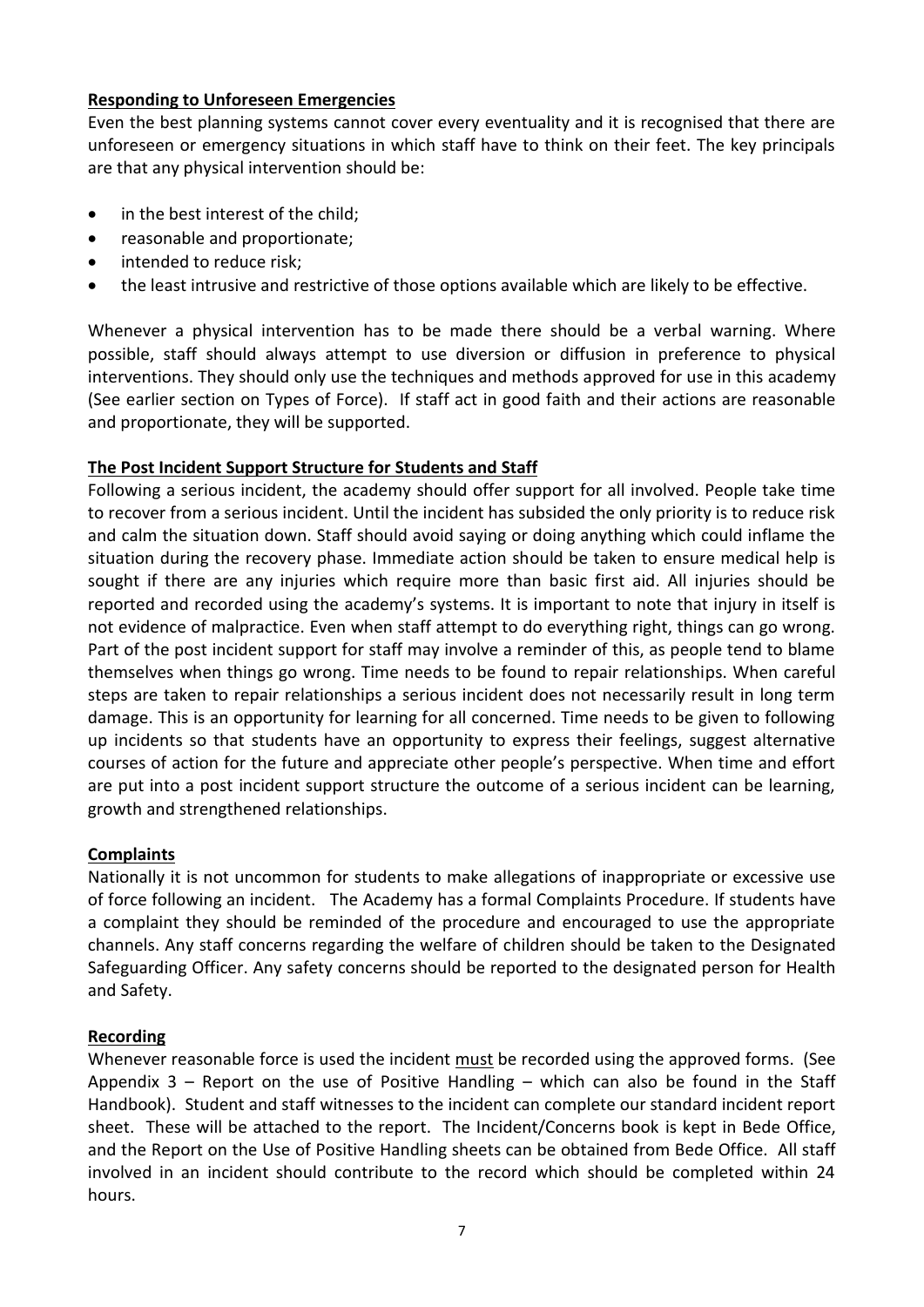Staff should:

- Read through the academy recording form carefully
- Take time to think about what actually happened and try to explain it clearly.
- Complete all names in full.
- Sign and date all forms.

Bear in mind these records will be retained and cannot be altered, but may be added to after the 24 hour period. They will be kept for many years and could form part of an independent or legal investigation at some time in the future.

Serious Incident Reports should not be completed until the individuals concerned have recovered from the immediate effects of the incident. They should not be rushed. A record is written into the Incident Log. This refers to supporting sheets and other relevant information.

#### **Monitoring and Evaluation**

The Headteacher should ensure that each incident is reviewed and instigate further action as required. The academy incident log is open to external monitoring and evaluation.

#### **Follow Up**

Following an incident, consideration may be given to conducting a further risk assessment, reviewing the Positive Handling Plan, behaviour and discipline policy or this positive handling policy. Any further action in relation to a member of staff, or an individual student, will follow the appropriate procedures. (See staff and student behaviour and discipline policies)

#### **Other Relevant Polices**

This policy should be read in conjunction with:

Behaviour & Discipline Policy Safeguarding & Child Protection Policy Safeguarding & Children Protection Procedures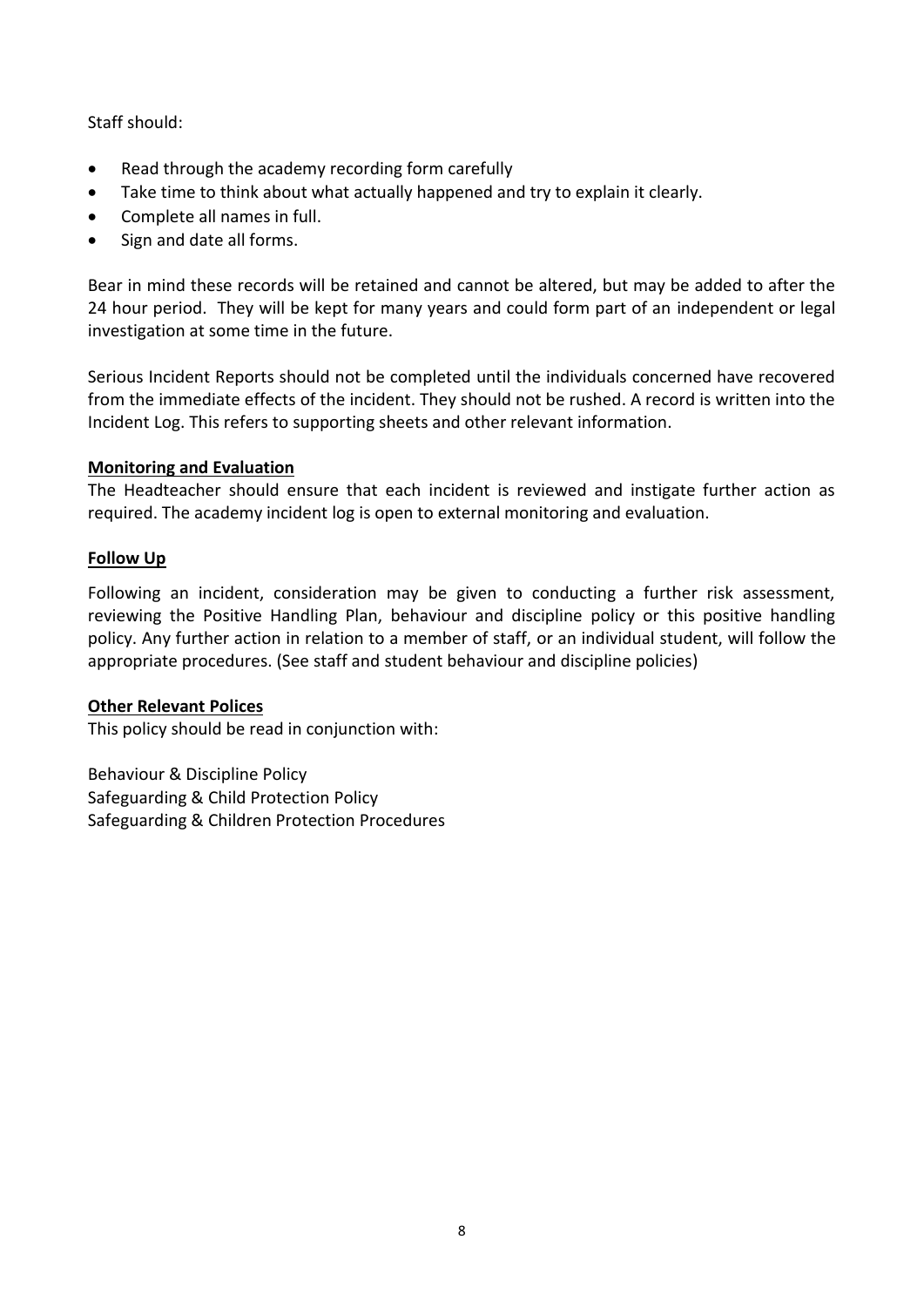## **The Palmer Catholic Academy Positive Handing Policy**

### **Appendix 1 Risk Assessment Checklist**

GUIDANCE DOCUMENT FOR ASSESSING AND MANAGING FORESEEABLE RISKS FOR STUDENTS WHO PRESENT CHALLENGING BEHAVIOURS

Name of student: Class:

Assessment Completed by:

Designation:

| <b>IDENTIFICATION OF RISK</b>                               |  |
|-------------------------------------------------------------|--|
| Describe the foreseeable risk                               |  |
| Is the risk potential or actual?                            |  |
| List who is affected by the risk                            |  |
| <b>ASSESSMENT OF RISK</b>                                   |  |
| In which situations does the<br>risk usually occur?         |  |
| How likely is it that the risk will<br>arise?               |  |
| If the risk arises, who is likely<br>to be injured or hurt? |  |
| What kinds of injuries or harm<br>are likely to occur?      |  |
| How serious are the adverse<br>outcomes?                    |  |

**Signature………………………………….date…………………….**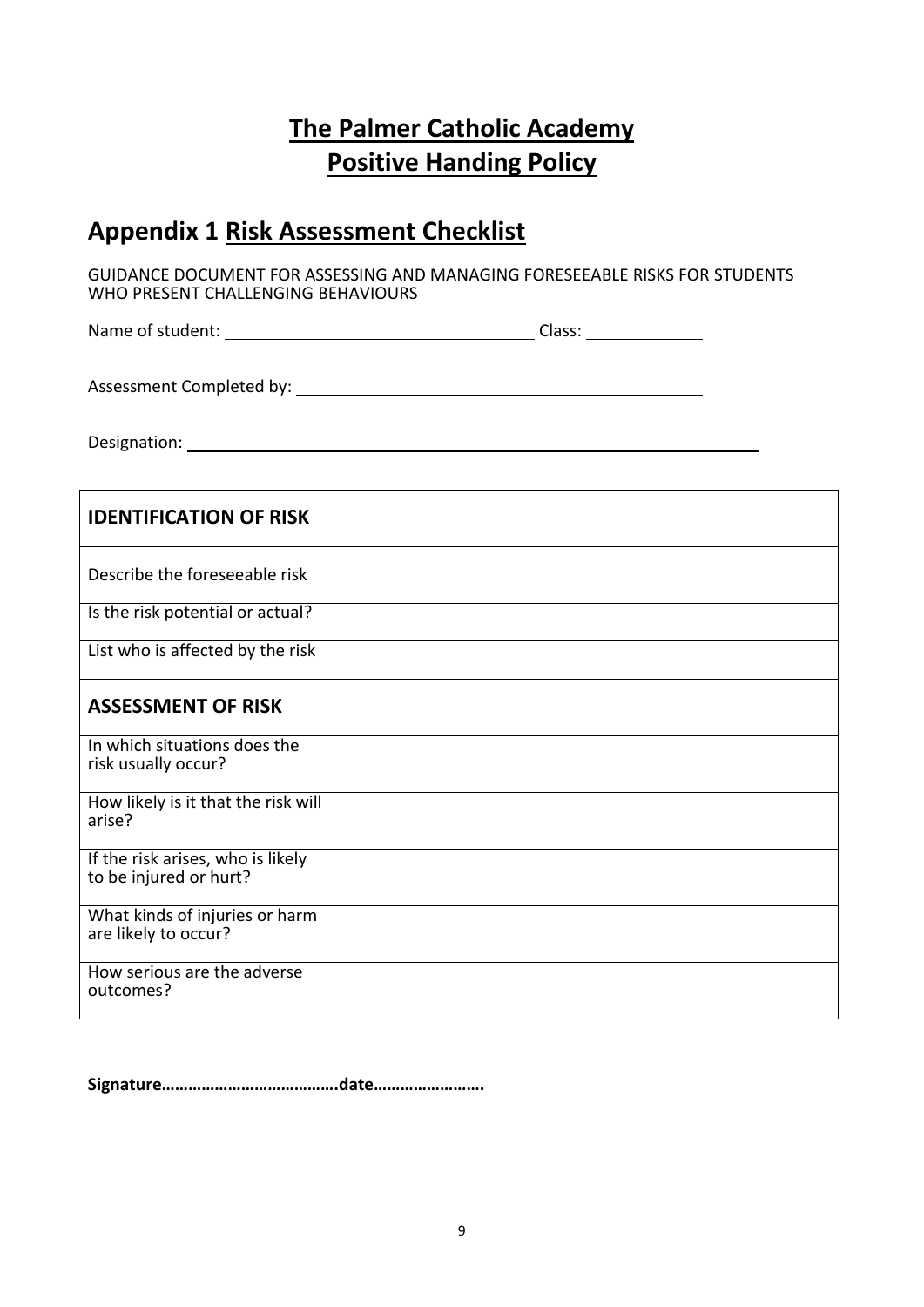## **The Palmer Catholic Academy**

## **Appendix 2 Positive Handling Plan Checklist**

| <b>NAME:</b>                                                                                                                                                                                                                 |                                                                                                                                         |                                             | <b>CLASS:</b>                                                                                                     |                                                    |
|------------------------------------------------------------------------------------------------------------------------------------------------------------------------------------------------------------------------------|-----------------------------------------------------------------------------------------------------------------------------------------|---------------------------------------------|-------------------------------------------------------------------------------------------------------------------|----------------------------------------------------|
|                                                                                                                                                                                                                              |                                                                                                                                         |                                             |                                                                                                                   |                                                    |
| <b>TRIGGERS</b> (Common situations, which have led to problems in the past) _____________________________                                                                                                                    |                                                                                                                                         |                                             |                                                                                                                   |                                                    |
| <b>MODIFICATIONS TO THE ENVIRONMENT OR ROUTINES</b> (What we can do to prevent problems<br>from arising)                                                                                                                     |                                                                                                                                         |                                             |                                                                                                                   |                                                    |
| <b>PREFERRED DE-ESCALATION STRATEGIES</b> (what tends to calm things down)<br>Verbal advice and support<br>Planned ignoring<br>Giving take up time<br>Flexible negotiation<br>Limits set                                     | Distraction<br>$\mathbf{L}$<br><b>Contingent Touch</b><br>П.<br>Withdrawal offered<br>П.<br>Involve new person<br>$\Box$<br>Humour<br>П | $\Box$<br>П<br>П<br>$\mathbb{R}^n$<br>П     | Reassurance<br>CALM body language<br><b>Withdrawal Directed</b><br>Choices offered<br><b>Reminders of success</b> | $\Box$<br>П<br>П<br>$\mathbf{L}$<br>$\mathbb{R}^n$ |
| <b>LEVEL OF RISK PRESENTED</b><br>3 <sup>1</sup><br>$2\Box$<br>4<br>$1 \perp$                                                                                                                                                | $6\Box$<br>7 <sub>1</sub><br>$5\Box$                                                                                                    | $8\Box$<br>9 <sup>0</sup>                   | 10 (high)                                                                                                         |                                                    |
| <b>PREFERRED PHYSICAL TECHNIQUES</b> (Combination of least intrusive and most effective)<br>Cradle Hug<br>Wrap<br>П<br>Double Elbow $\Box$<br><b>FOLLOW UP</b> (Where, when and how to debrief and repair after an incident) | $\Box$<br>Sitting on Chairs D                                                                                                           | <b>Half Shield</b><br>Sitting on the Ground | Single Elbow<br>$\Box$<br>$\mathbf{L}$                                                                            | Ш                                                  |
| <b>NOTIFICATION</b> (Who have these plans and strategies been shared with)<br>Service User                                                                                                                                   | □ Parents/Guardians □ Placing Authority □                                                                                               |                                             | $\Box$ All Staff<br>$\Box$                                                                                        |                                                    |
|                                                                                                                                                                                                                              |                                                                                                                                         |                                             |                                                                                                                   |                                                    |
| <b>REVIEW DATE:</b>                                                                                                                                                                                                          |                                                                                                                                         |                                             |                                                                                                                   |                                                    |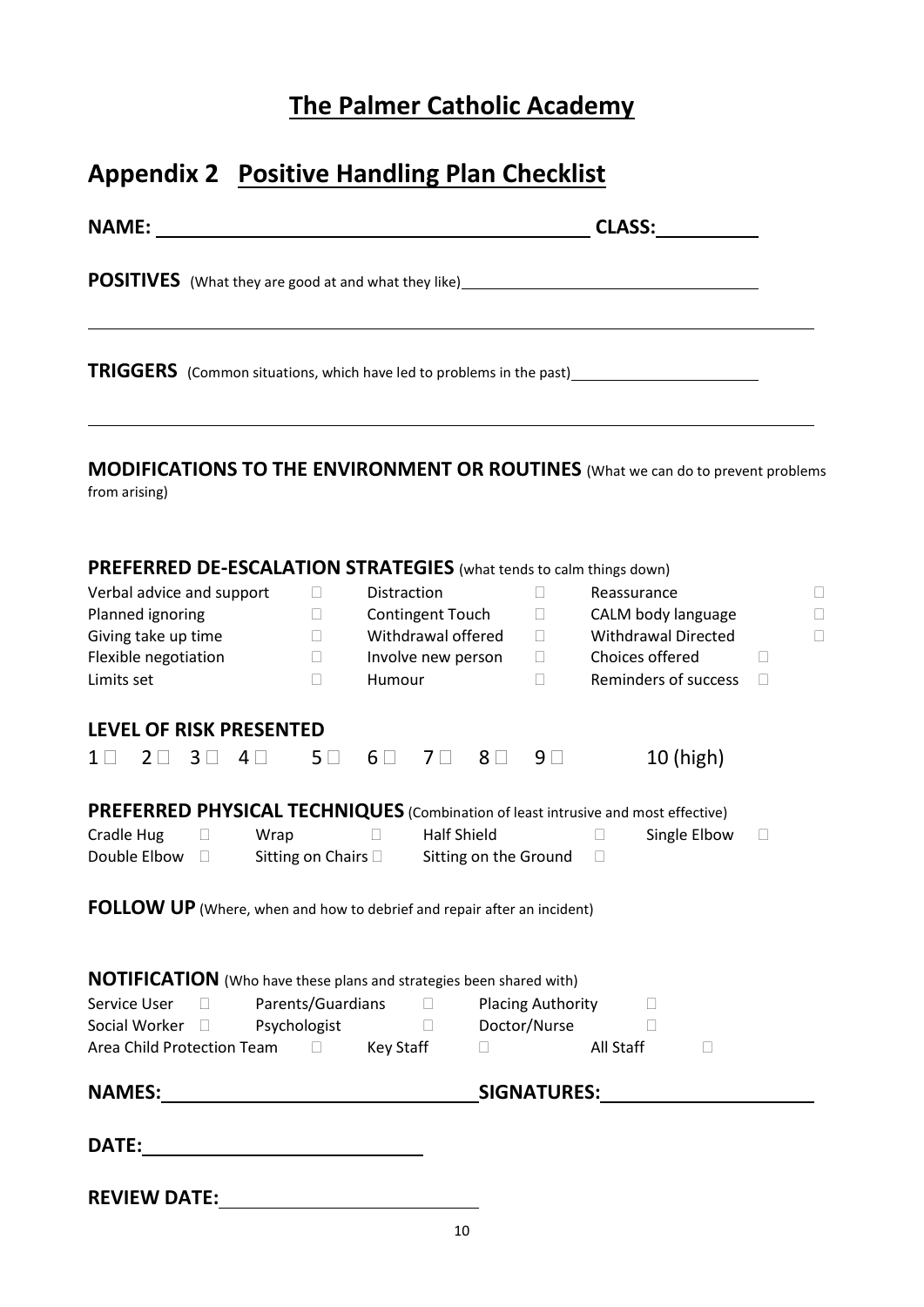## **The Palmer Catholic Academy**

<u> 1980 - Johann Barbara, martxa amerikan personal (h. 1980).</u>

# **Appendix 3**

| <b>REPORT ON THE USE OF POSITIVE HANDLING</b>                                                                                                                                                                                                                                                                                                                                                                                                                                                             |
|-----------------------------------------------------------------------------------------------------------------------------------------------------------------------------------------------------------------------------------------------------------------------------------------------------------------------------------------------------------------------------------------------------------------------------------------------------------------------------------------------------------|
|                                                                                                                                                                                                                                                                                                                                                                                                                                                                                                           |
|                                                                                                                                                                                                                                                                                                                                                                                                                                                                                                           |
|                                                                                                                                                                                                                                                                                                                                                                                                                                                                                                           |
|                                                                                                                                                                                                                                                                                                                                                                                                                                                                                                           |
|                                                                                                                                                                                                                                                                                                                                                                                                                                                                                                           |
| Description of how incident began and progressed:                                                                                                                                                                                                                                                                                                                                                                                                                                                         |
| The Account should contain the following: (I) The reason why controlled force was necessary.<br>(II) Description of how the incident began and progressed. (III) Student's response and outcome of<br>incident. (IV) Name(s) of student(s) and staff involved. (V) Injury if any suffered by (i) The student(s) (ii)<br>other student(s) (iii) Member of staff. (VI) Any damage to property. (VII) Name(s) of other staff, student(s)<br>who witnessed the incident. (VIII) Action taken after the event. |
|                                                                                                                                                                                                                                                                                                                                                                                                                                                                                                           |
|                                                                                                                                                                                                                                                                                                                                                                                                                                                                                                           |
|                                                                                                                                                                                                                                                                                                                                                                                                                                                                                                           |
|                                                                                                                                                                                                                                                                                                                                                                                                                                                                                                           |
|                                                                                                                                                                                                                                                                                                                                                                                                                                                                                                           |
|                                                                                                                                                                                                                                                                                                                                                                                                                                                                                                           |
|                                                                                                                                                                                                                                                                                                                                                                                                                                                                                                           |
|                                                                                                                                                                                                                                                                                                                                                                                                                                                                                                           |
|                                                                                                                                                                                                                                                                                                                                                                                                                                                                                                           |
| Page 1 of 2                                                                                                                                                                                                                                                                                                                                                                                                                                                                                               |